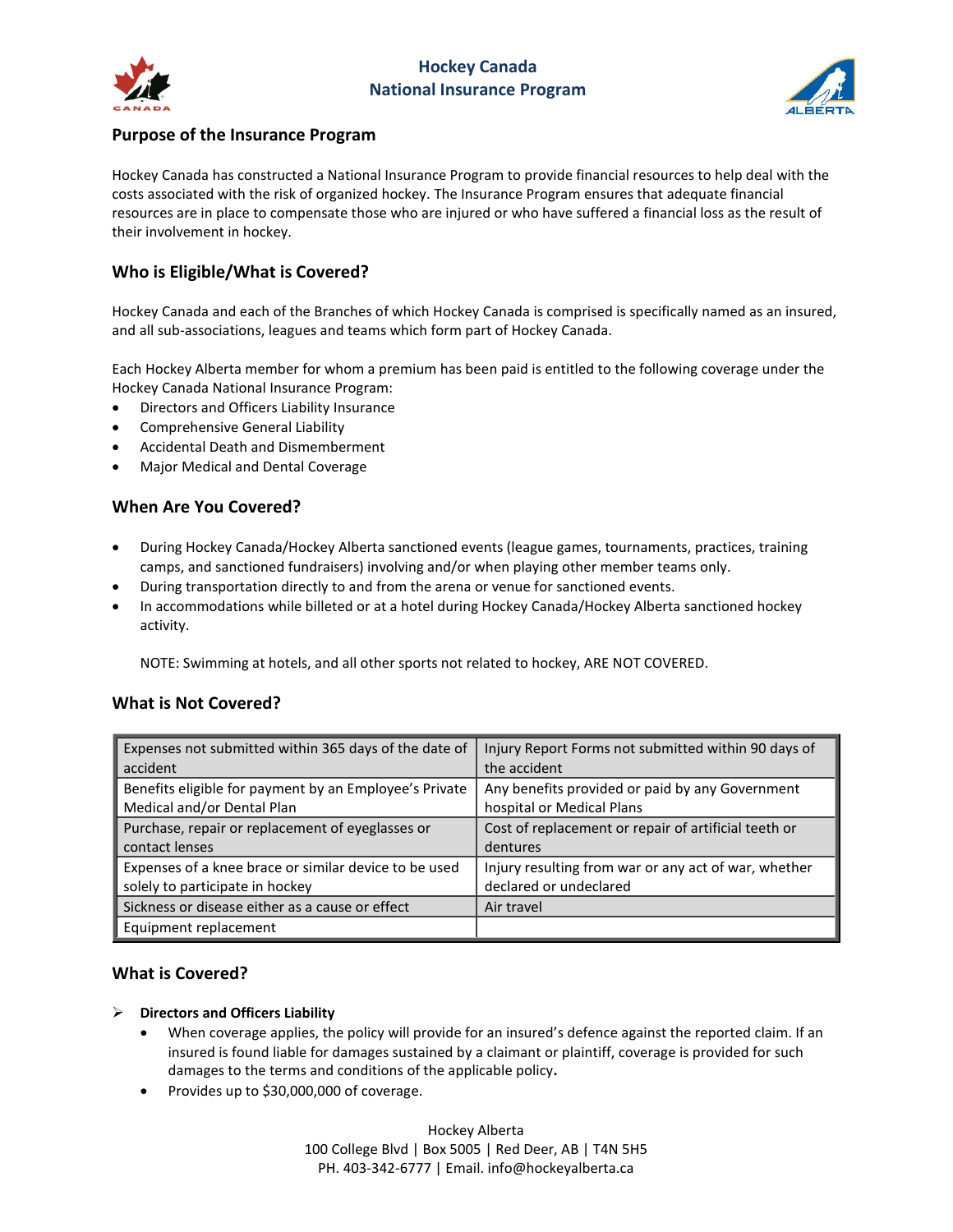

# **Hockey Canada National Insurance Program**



### ➢ **Comprehensive General Liability**

- Including Personal Injury and Property Damage
- Provides up to \$20,000,000 of coverage with respect to a single liability occurrence, as dictated by the terms and conditions of the policy.

## ➢ **Accidental Death and Dismemberment**

| Table of Losses                              | Please refer to the "Safety Requires Teamwork" booklet or visit<br>www.hockeyalberta.ca |
|----------------------------------------------|-----------------------------------------------------------------------------------------|
| Paralysis                                    | Please refer to the "Safety Requires Teamwork" booklet or visit<br>www.hockeyalberta.ca |
| <b>Other Coverages</b>                       | Emergency travel benefit - \$250                                                        |
| (Directly related to AD&D policy             | Funeral expense - \$10,000                                                              |
| when applicable)                             | Eyeglasses and contact lens expense - \$250                                             |
|                                              | Rehabilitation benefit - \$50,000                                                       |
|                                              | Home alteration and vehicle modification benefit - \$75,000                             |
|                                              | Repatriation benefit - \$25,000                                                         |
|                                              | Tutorial fee benefit - \$5,000                                                          |
|                                              | Therapy treatments benefit - \$15,000                                                   |
| <b>Critical Incidence Stress Counselling</b> | Off-ice maximum per incident per insured - \$2,000                                      |
|                                              | For all insureds - \$10,000                                                             |
|                                              | Off-ice maximum per incident - \$25,000                                                 |

## ➢ **Major Medical/Dental**

| <b>Accidental Dental</b><br><b>Expense Benefit</b>     | Maximum \$1,250 per tooth, up to a \$3000 maximum (Effective: Sept. 1, 2018)                                                                             |
|--------------------------------------------------------|----------------------------------------------------------------------------------------------------------------------------------------------------------|
|                                                        | For further information please refer to the "Safety Requires Teamwork" booklet or visit<br>www.hockeyalberta.ca                                          |
| <b>Accidental Medical</b><br><b>Treatment Benefits</b> | Private duty nursing by a licensed graduate nurse                                                                                                        |
|                                                        | Ambulance transportation – reimbursed at 100%                                                                                                            |
|                                                        | Hospital services for which benefits are not provided by any Hospital Insurance Plan<br>administered by the Province or Territory                        |
|                                                        | Rental of a wheelchair, iron lung and other durable equipment for therapeutic<br>treatment – rental cost cannot exceed purchase price                    |
|                                                        | Fees of a licensed physiotherapist, athletic therapist, chiropractor or osteopath -<br>Maximum \$750 in any one hockey season (Effective: Sept. 1, 2018) |
|                                                        | Drugs and medicines purchased by prescription made by a physician or surgeon.                                                                            |
|                                                        | Miscellaneous expenses such as hearing aids, crutches, splints, casts, trusses, and<br>braces, but excluding replacement thereof.                        |
| Prosthetic<br><b>Appliance Benefit</b>                 | Maximum \$1,000.                                                                                                                                         |
|                                                        | Will pay all reasonable costs for the purchase of artificial legs, eyes, etc. necessitated by<br>accidental injury.                                      |
| <b>Tuition Expense</b><br><b>Benefit</b>               | Maximum \$10/hr for a qualified teacher, up to \$2,000 per claim.                                                                                        |
|                                                        | Within 30 days of the accident, covered member is confined to his or her resident or<br>hospital for a period in excess of 40 consecutive school days.   |